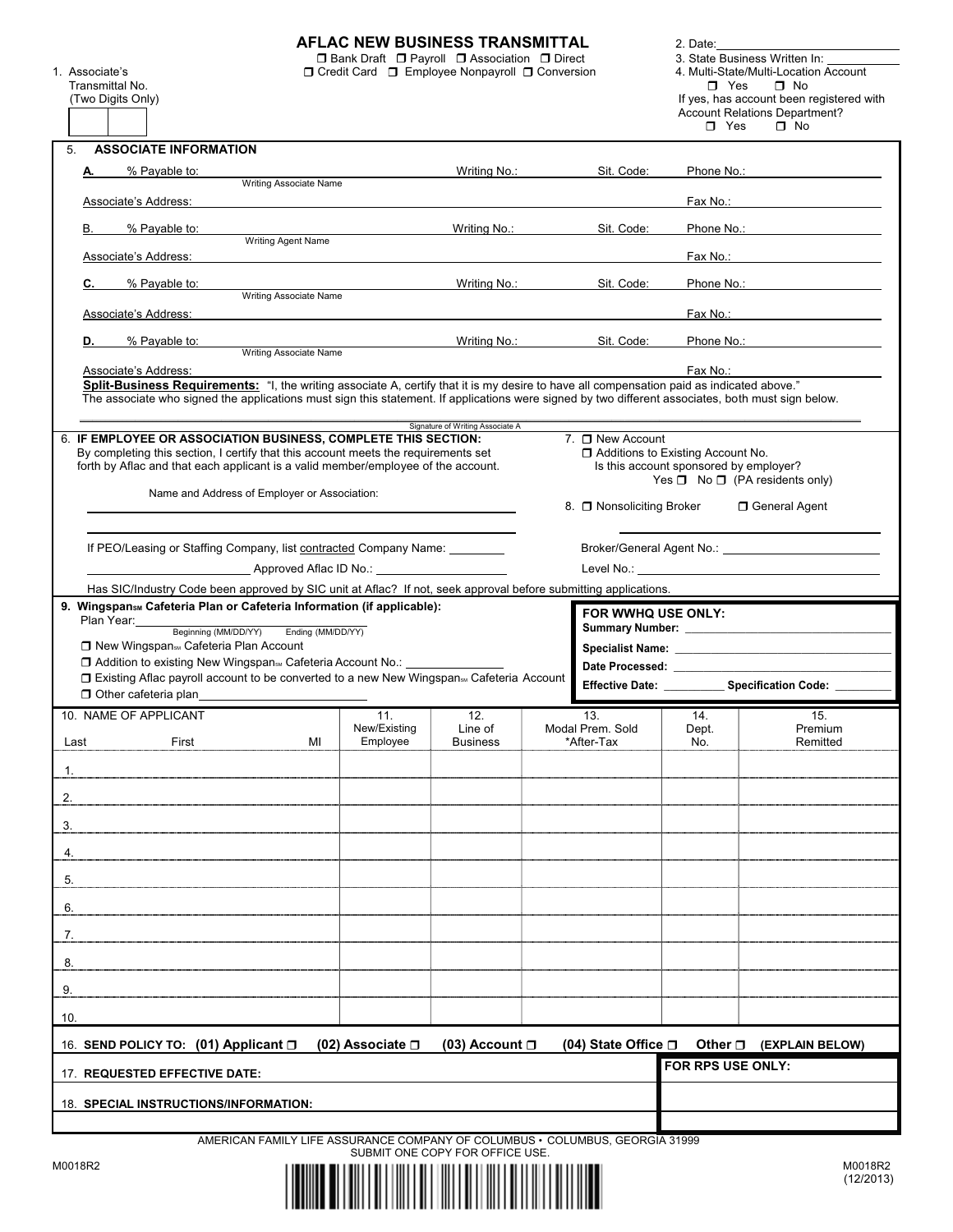## **PROCEDURES FOR COMPLETING THE AFLAC TRANSMITTAL**

#### **GENERAL INFORMATION**

- This form is to be used for all lines of business.
- Please submit Medicare supplement, Long-Term Care, or Life business on separate transmittals from other lines of business. Do not submit new business and conversion applications on the same transmittal.
- If sales are made on more than one account, prepare a separate transmittal form for each account. This applies to Payroll and Nonpayroll account business.
- Attach applications to transmittal form in the same sequence that they are listed on the transmittal.
- To avoid delays in processing, make sure all applications contain complete information (including signatures when applicable) and that the information shown is legible.
- Submit an application requiring skin cancer or other exclusion riders on a separate transmittal.
- Please submit one transmittal copy to worldwide headquarters.

### **HOW TO COMPLETE THE NEW BUSINESS TRANSMITTAL**

- 1. Number each transmittal with a two-digit identification number (e.g., 01, 02) in the space provided under Associate's Transmittal No. When worldwide headquarters issues you a commission check for a particular transmittal, the number that you furnish will be printed on the stub. This is for your convenience in reconciling checks with transmittal copies. We suggest that you start numbering your transmittals at the first of the month with the number 01, and number them consecutively throughout the month. Start over with 01 at the first of the next month, etc.
- 2. Write the date the transmittal is being completed.
- 3. It is imperative that you indicate the state business is written in. Example: Applicant resides in Alabama, but the application is written in Georgia. This means that the business is produced in the state of Georgia; therefore, Item 3 should show Georgia.
- 4. Indicate whether the payroll account is a multi-state or multi-location account. If Yes, indicate whether the account has been registered with the Account Relations Department.
- 5. a. Please complete the writing associate's percent of commission, name, address, phone number, fax number, writing number, and proper situation code.

b. Complete this section if this is a split commission. The associate(s) who signed the applications must provide his or her legal signature under the split-business requirement.

- 6. Complete this section if this is employee or association business.
- 7. Check the appropriate box for a new or existing account and give the account number. (If PA residents, the question concerning employer sponsorship must be answered.)
- 8. If the account is a broker account, this box must be checked and the nonsoliciting broker or general agent's name, writing number, and level number must be provided.
- 9. To maintain accurate records, it is important that this section be appropriately completed for all WingspansM Cafeteria Plan cafeteria accounts. All premium listed will be considered pre-tax unless indicated as after-tax on No. 13. If this is an existing account that is converting to a WingspansM Cafeteria Plan cafeteria plan, please submit, with the initial business, a copy of the previous month's invoice noting whether the premiums are to be pre-tax or after-tax.
- 10. Print applicant's last name, first name, and middle initial.
- 11. If the account is a Wingspans Cafeteria Plan account, indicate whether the employee is new or existing. This is essential in assigning effective dates.
- 12. Enter the proper abbreviation in the line of business: Accident=**AD**, Cancer=**CA**, Dental=**DE**, Group Medicare Supplement=**GMS**, Group Short-Term Disability=**GS**, Hospital Indemnity=**HP**, Intensive Care=**IC**, Long-Term Care=**LT**, Payroll LifeAssurance=**LC**, Preferred Life and Voluntary Group Term Life=**AL**, Short-Term Disability=**SD**, Specified Event=**SE**, Term to Age 25, Life Needs, and Conversion Whole Life=**LP,** Vision=**VS**
- 13. Please enter the premium amount for the mode on the applications. Example: Applicant chooses quarterly, family, payroll coverage—the amount should be listed in this column minus any registration fee. Note: For WingspansM Cafeteria Plan business, indicate (\*) for after-tax. If an asterisk (\*) is not present or if the modal premium is not listed, the premium will be considered pre-tax.
- 14. Enter the department number, if applicable.
- 15. If money is being remitted with the application, enter the dollar amount, including the registration fee (if applicable) in this space. If this is COD payroll business, enter "PR" in this space.
- 16. Check the appropriate box to indicate where the policy should be mailed. If no box is checked, the policy will be mailed to the applicant.
- 17. Please indicate the requested effective date required. Otherwise, normal effective date procedures will be followed.
- 18. This space is provided for the associate's special instructions or comments. When submitting multi-state conversions, use this space to indicate that the statement should receive production credit.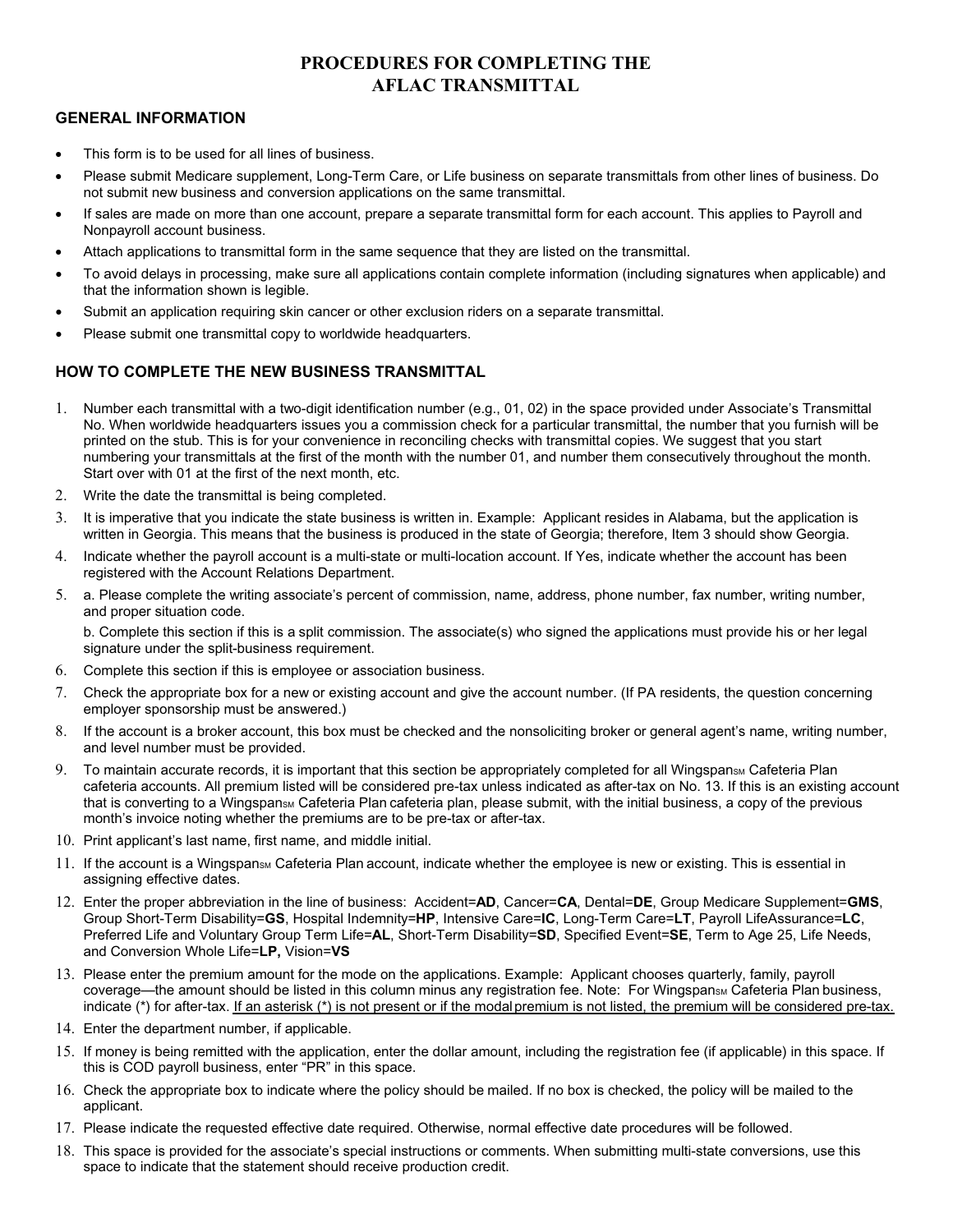

|                                                                                                                                                                                                                                                                                                                                                                                                                                                                           | <b>Policyholder/Applicant Information</b>                                                                                                                             |                                                                                                                                                                                                                                                                                                                                                                                                                                                                                 |              |         |
|---------------------------------------------------------------------------------------------------------------------------------------------------------------------------------------------------------------------------------------------------------------------------------------------------------------------------------------------------------------------------------------------------------------------------------------------------------------------------|-----------------------------------------------------------------------------------------------------------------------------------------------------------------------|---------------------------------------------------------------------------------------------------------------------------------------------------------------------------------------------------------------------------------------------------------------------------------------------------------------------------------------------------------------------------------------------------------------------------------------------------------------------------------|--------------|---------|
|                                                                                                                                                                                                                                                                                                                                                                                                                                                                           | Policy                                                                                                                                                                | Premium                                                                                                                                                                                                                                                                                                                                                                                                                                                                         | Policy       | Premium |
| Name:                                                                                                                                                                                                                                                                                                                                                                                                                                                                     | <b>Numbers</b>                                                                                                                                                        | Amount                                                                                                                                                                                                                                                                                                                                                                                                                                                                          | Numbers      | Amount  |
| <u> 1989 - Johann Stein, fransk politiker (d. 1989)</u><br>Address:<br>the contract of the contract of the contract of the contract of the contract of                                                                                                                                                                                                                                                                                                                    |                                                                                                                                                                       |                                                                                                                                                                                                                                                                                                                                                                                                                                                                                 |              |         |
|                                                                                                                                                                                                                                                                                                                                                                                                                                                                           |                                                                                                                                                                       |                                                                                                                                                                                                                                                                                                                                                                                                                                                                                 |              |         |
| Phone:<br>the control of the control of the control of the control of the control of the control of                                                                                                                                                                                                                                                                                                                                                                       | No. of policies:                                                                                                                                                      |                                                                                                                                                                                                                                                                                                                                                                                                                                                                                 | Total: $\$\$ |         |
|                                                                                                                                                                                                                                                                                                                                                                                                                                                                           | <b>Deduction Information</b>                                                                                                                                          |                                                                                                                                                                                                                                                                                                                                                                                                                                                                                 |              |         |
| For newly issued policies only: For ease of your policy administration, if the policy is issued, we will make the effective<br>date of coverage the same as your selected draft date following the receipt of your application at Aflac Worldwide<br>Headquarters. For Direct Life only, if the policy is issued, we will make the effective date of coverage the same as your<br>selected draft date following the approval by Underwriting of your application.         |                                                                                                                                                                       |                                                                                                                                                                                                                                                                                                                                                                                                                                                                                 |              |         |
| Applicant's Initials                                                                                                                                                                                                                                                                                                                                                                                                                                                      |                                                                                                                                                                       |                                                                                                                                                                                                                                                                                                                                                                                                                                                                                 |              |         |
| When would you like your premiums deducted?                                                                                                                                                                                                                                                                                                                                                                                                                               |                                                                                                                                                                       |                                                                                                                                                                                                                                                                                                                                                                                                                                                                                 |              |         |
| How often? $\Box$ Monthly                                                                                                                                                                                                                                                                                                                                                                                                                                                 | $\Box$ Quarterly $\Box$ Semiannually $\Box$ Annually                                                                                                                  |                                                                                                                                                                                                                                                                                                                                                                                                                                                                                 |              |         |
| Please choose a month for the first deduction. _________________________________                                                                                                                                                                                                                                                                                                                                                                                          |                                                                                                                                                                       |                                                                                                                                                                                                                                                                                                                                                                                                                                                                                 |              |         |
| Please choose any day 1–28 for the first deduction. ____________________________                                                                                                                                                                                                                                                                                                                                                                                          |                                                                                                                                                                       |                                                                                                                                                                                                                                                                                                                                                                                                                                                                                 |              |         |
| □ I choose to pay by electronic draft.                                                                                                                                                                                                                                                                                                                                                                                                                                    |                                                                                                                                                                       |                                                                                                                                                                                                                                                                                                                                                                                                                                                                                 |              |         |
| Account Holder's Name:<br>Account Holder's Address:                                                                                                                                                                                                                                                                                                                                                                                                                       |                                                                                                                                                                       |                                                                                                                                                                                                                                                                                                                                                                                                                                                                                 |              |         |
| <u>and the set of the set of the set of the set of the set of the set of the set of the set of the set of the set o</u><br>City:                                                                                                                                                                                                                                                                                                                                          |                                                                                                                                                                       | $\overline{\phantom{a}}$ $\overline{\phantom{a}}$ $\overline{\phantom{a}}$ $\overline{\phantom{a}}$ $\overline{\phantom{a}}$ $\overline{\phantom{a}}$ $\overline{\phantom{a}}$ $\overline{\phantom{a}}$ $\overline{\phantom{a}}$ $\overline{\phantom{a}}$ $\overline{\phantom{a}}$ $\overline{\phantom{a}}$ $\overline{\phantom{a}}$ $\overline{\phantom{a}}$ $\overline{\phantom{a}}$ $\overline{\phantom{a}}$ $\overline{\phantom{a}}$ $\overline{\phantom{a}}$ $\overline{\$ |              |         |
| Routing Transit Number:                                                                                                                                                                                                                                                                                                                                                                                                                                                   | Account Number:                                                                                                                                                       |                                                                                                                                                                                                                                                                                                                                                                                                                                                                                 |              |         |
| $\Box$ Checking<br>$\Box$ Savings                                                                                                                                                                                                                                                                                                                                                                                                                                         |                                                                                                                                                                       |                                                                                                                                                                                                                                                                                                                                                                                                                                                                                 |              |         |
| □ I choose to pay by credit or debit card (only Visa, MasterCard, and American Express are accepted).                                                                                                                                                                                                                                                                                                                                                                     |                                                                                                                                                                       |                                                                                                                                                                                                                                                                                                                                                                                                                                                                                 |              |         |
| Card Holder's Name: Name: Name and Security and Security and Security and Security and Security and Security and Security and Security and Security and Security and Security and Security and Security and Security and Secur                                                                                                                                                                                                                                            |                                                                                                                                                                       |                                                                                                                                                                                                                                                                                                                                                                                                                                                                                 |              |         |
|                                                                                                                                                                                                                                                                                                                                                                                                                                                                           |                                                                                                                                                                       | City:                                                                                                                                                                                                                                                                                                                                                                                                                                                                           | State:______ | Zip:    |
| Card Number:                                                                                                                                                                                                                                                                                                                                                                                                                                                              |                                                                                                                                                                       | <b>Expiration Date:</b>                                                                                                                                                                                                                                                                                                                                                                                                                                                         |              |         |
|                                                                                                                                                                                                                                                                                                                                                                                                                                                                           | <b>Confirmation</b>                                                                                                                                                   |                                                                                                                                                                                                                                                                                                                                                                                                                                                                                 |              |         |
| I authorize Aflac to initiate debit entries electronically to my account indicated above, and I authorize the depository<br>institution named above to debit same to such account. This authorization remains effective and in full force until Aflac<br>and the depository/institution receives written notification from me of its termination in such time and in such manner to<br>afford Aflac and the depository/institution a reasonable opportunity to act on it. |                                                                                                                                                                       |                                                                                                                                                                                                                                                                                                                                                                                                                                                                                 |              |         |
| Account Holder's/Card Holder's Signature:<br>(If different from Policyholder/Applicant)                                                                                                                                                                                                                                                                                                                                                                                   |                                                                                                                                                                       |                                                                                                                                                                                                                                                                                                                                                                                                                                                                                 | Date:        |         |
| Policyholder's/Applicant's Signature:                                                                                                                                                                                                                                                                                                                                                                                                                                     |                                                                                                                                                                       |                                                                                                                                                                                                                                                                                                                                                                                                                                                                                 | Date:        |         |
| Agent's Signature:<br>(Required for SNG Only)                                                                                                                                                                                                                                                                                                                                                                                                                             | Writing<br>Number:                                                                                                                                                    |                                                                                                                                                                                                                                                                                                                                                                                                                                                                                 | Date:        |         |
|                                                                                                                                                                                                                                                                                                                                                                                                                                                                           | American Family Life Assurance Company of Columbus<br>Worldwide Headquarters . 1932 Wynnton Road . Columbus, GA 31999<br>1.800.99.AFLAC. (1.800.992.3522) · aflac.com |                                                                                                                                                                                                                                                                                                                                                                                                                                                                                 |              |         |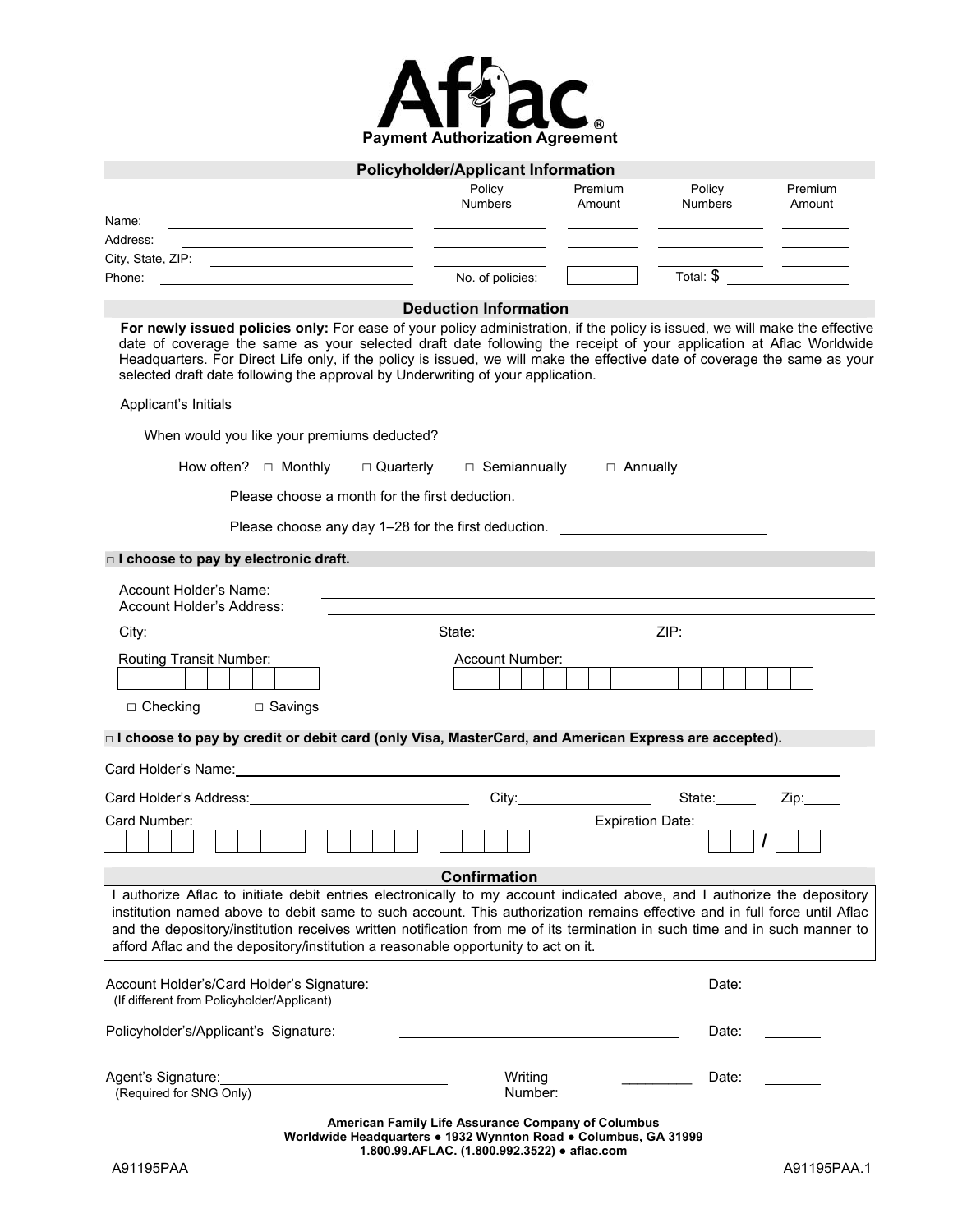

#### **ACCIDENT-ONLY INSURANCE (A36000 Series)**  $\Box$  New

Q Conversion Policy Number:

Application to: American Family Life Assurance Company of Columbus (herein referred to as Aflac) Worldwide Headquarters • Columbus, Georgia 31999

**Please Print in Black Ink – To Be Completed by Proposed Insured**

| Proposed Insured's Name ______               | Last                                                                                                                                                                                                                                                                                                                                                                                                                                                                                                                         | First |                                           | MI                            |
|----------------------------------------------|------------------------------------------------------------------------------------------------------------------------------------------------------------------------------------------------------------------------------------------------------------------------------------------------------------------------------------------------------------------------------------------------------------------------------------------------------------------------------------------------------------------------------|-------|-------------------------------------------|-------------------------------|
|                                              |                                                                                                                                                                                                                                                                                                                                                                                                                                                                                                                              |       |                                           |                               |
|                                              | Sex <                                                                                                                                                                                                                                                                                                                                                                                                                                                                                                                        |       |                                           |                               |
|                                              |                                                                                                                                                                                                                                                                                                                                                                                                                                                                                                                              |       |                                           |                               |
|                                              |                                                                                                                                                                                                                                                                                                                                                                                                                                                                                                                              |       |                                           |                               |
|                                              |                                                                                                                                                                                                                                                                                                                                                                                                                                                                                                                              |       | Apt. No.                                  |                               |
|                                              |                                                                                                                                                                                                                                                                                                                                                                                                                                                                                                                              |       |                                           |                               |
|                                              |                                                                                                                                                                                                                                                                                                                                                                                                                                                                                                                              |       |                                           |                               |
|                                              | $\begin{array}{c}\n\text{Telephone } (\quad) \quad \text{ \quad } \square \text{ Home } \square \text{ Work } \square \text{ Cell}\n\end{array}$                                                                                                                                                                                                                                                                                                                                                                             |       | Best Time to Call _______________________ |                               |
|                                              |                                                                                                                                                                                                                                                                                                                                                                                                                                                                                                                              |       |                                           |                               |
|                                              | Are you applying for Dependent Child(ren) coverage? □ Yes □ No<br>If yes, Dependent Children must be under age 26 as of the Effective Date of coverage.<br>Write Spouse's name below if you are applying for Two-Parent Family or Named Insured/Spouse Only coverage;<br>if you have no Spouse or your Spouse is not to be covered, put N/A in the space below.                                                                                                                                                              |       |                                           |                               |
|                                              | Spouse's Name Last First First MI                                                                                                                                                                                                                                                                                                                                                                                                                                                                                            |       |                                           |                               |
|                                              |                                                                                                                                                                                                                                                                                                                                                                                                                                                                                                                              |       |                                           |                               |
|                                              |                                                                                                                                                                                                                                                                                                                                                                                                                                                                                                                              |       |                                           |                               |
|                                              |                                                                                                                                                                                                                                                                                                                                                                                                                                                                                                                              |       |                                           |                               |
|                                              |                                                                                                                                                                                                                                                                                                                                                                                                                                                                                                                              |       |                                           |                               |
|                                              |                                                                                                                                                                                                                                                                                                                                                                                                                                                                                                                              |       |                                           |                               |
|                                              |                                                                                                                                                                                                                                                                                                                                                                                                                                                                                                                              |       |                                           |                               |
|                                              |                                                                                                                                                                                                                                                                                                                                                                                                                                                                                                                              |       |                                           |                               |
| Occupation Class (Completed by agent) ______ |                                                                                                                                                                                                                                                                                                                                                                                                                                                                                                                              |       |                                           |                               |
|                                              | PLEASE COMPLETE THE FOLLOWING ELIGIBILITY QUESTION                                                                                                                                                                                                                                                                                                                                                                                                                                                                           |       |                                           |                               |
|                                              | 1. Are you, the Proposed Insured, actively at work with the employer listed above?<br>If no, a policy will not be issued; therefore, do not submit this application.                                                                                                                                                                                                                                                                                                                                                         |       |                                           | $\square$ Yes<br>$\square$ No |
|                                              |                                                                                                                                                                                                                                                                                                                                                                                                                                                                                                                              |       |                                           |                               |
|                                              | Is this insurance intended to replace any other health insurance now in force?<br>If yes, please read and sign the Replacement Notice provided by your agent, and provide the policy number, company<br>name, and Effective Date of the policy being replaced here:                                                                                                                                                                                                                                                          |       |                                           | $\Box$ Yes $\Box$ No          |
| Policy Number:                               | Does anyone to be covered currently have any other Accident coverage with Aflac or have you, the Proposed Insured,<br>had any other Accident coverage with Aflac that terminated within the last six months?<br>If yes, or we determine that other Accident coverage was in force within the last six months, this application will be<br>processed as a conversion of that coverage. Please give current policy number and see Applicant's Statements and<br>Agreements concerning conversions and replacement of coverage. |       |                                           | $\Box$ Yes $\Box$ No          |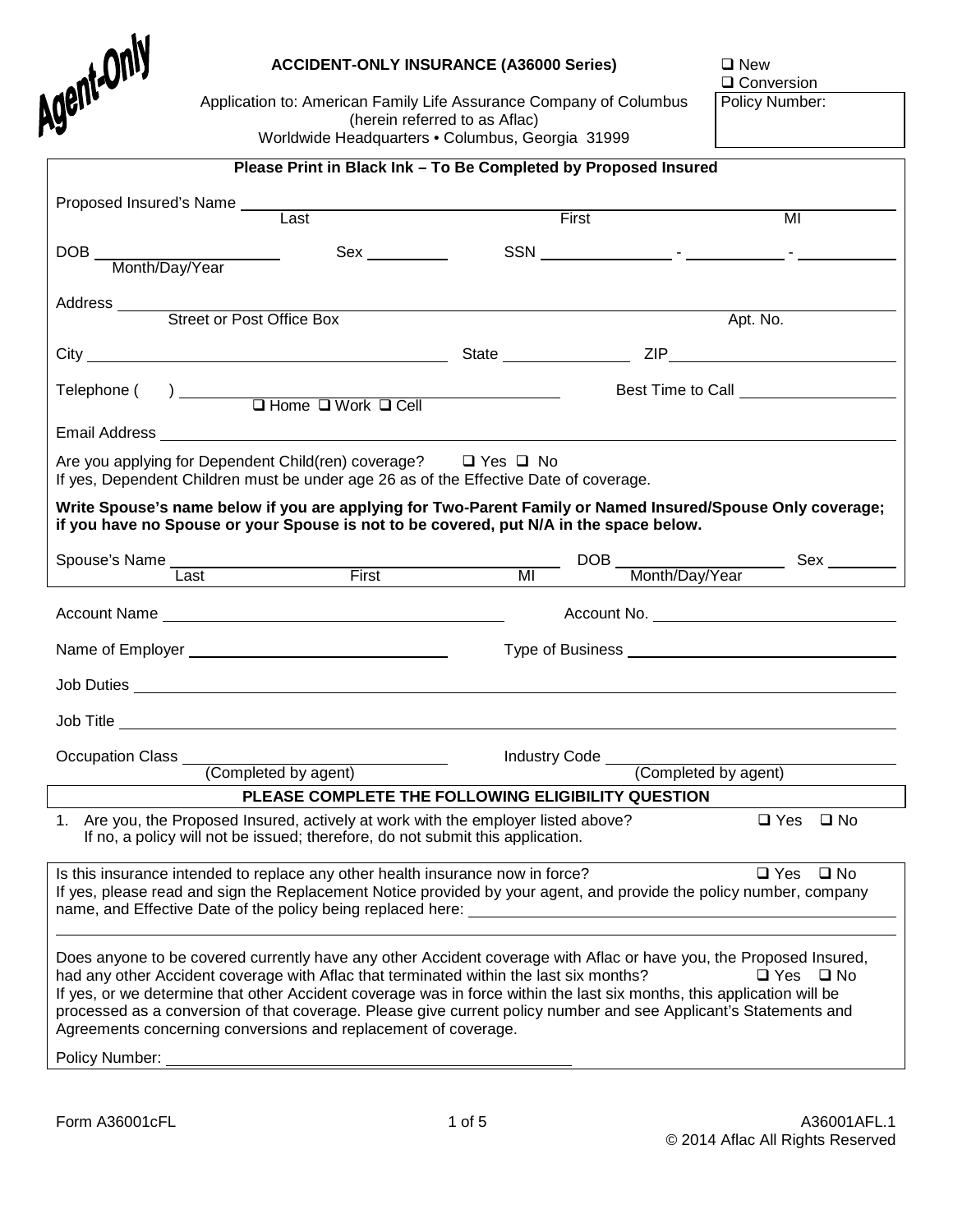| Check Coverage D Individual<br>Desired:                                                                |                                                         | Named Insured/<br>Spouse Only                                                                                                                                                                                                                                                                                                                                                                                                           | One-Parent Family                                                    |                 | □ Two-Parent Family  |
|--------------------------------------------------------------------------------------------------------|---------------------------------------------------------|-----------------------------------------------------------------------------------------------------------------------------------------------------------------------------------------------------------------------------------------------------------------------------------------------------------------------------------------------------------------------------------------------------------------------------------------|----------------------------------------------------------------------|-----------------|----------------------|
| Class: $\square$ E                                                                                     |                                                         | <b>⊠</b> After-Tax                                                                                                                                                                                                                                                                                                                                                                                                                      |                                                                      |                 |                      |
|                                                                                                        | <b>SELECT ONE TYPE OF COVERAGE:</b>                     | ⊠ 24-Hour Accident-Only                                                                                                                                                                                                                                                                                                                                                                                                                 |                                                                      |                 |                      |
|                                                                                                        | <b>SELECT ONE PLAN OPTION (Issue Ages 18-75):</b>       | $\Box$ Option 1                                                                                                                                                                                                                                                                                                                                                                                                                         | $\Box$ Option 2                                                      | $\Box$ Option 3 | $\Box$ Option 4      |
| <b>Optional Rider (Issue Ages 18-70):</b>                                                              |                                                         |                                                                                                                                                                                                                                                                                                                                                                                                                                         |                                                                      |                 |                      |
|                                                                                                        | Additional Accidental-Death Benefit Rider Series A36050 |                                                                                                                                                                                                                                                                                                                                                                                                                                         | ⊠After-Tax Only                                                      |                 |                      |
| <b>Billing Method:</b><br>□ Statement Deduction<br>□ Bank Draft (B/D, ACH)<br>$\Box$ Credit Card (C/C) | Mode:<br>$\Box$ 01 Monthly<br>$\Box$ 12 Annual          | □ 03 Quarterly<br>□ 06 Semiannual                                                                                                                                                                                                                                                                                                                                                                                                       |                                                                      |                 |                      |
| Billable Premium \$                                                                                    |                                                         | Premium Collected \$                                                                                                                                                                                                                                                                                                                                                                                                                    |                                                                      | Sit. Code       |                      |
|                                                                                                        |                                                         | PLEASE COMPLETE THE FOLLOWING QUESTION IF YOU ARE APPLYING FOR AN ACCIDENT-ONLY POLICY.                                                                                                                                                                                                                                                                                                                                                 |                                                                      |                 |                      |
| 1.                                                                                                     | parole or incarcerated in a correctional institution?   | Within the last five years, has anyone to be covered been convicted of a felony; been convicted<br>two or more times with operating a vehicle while under the influence of alcohol or drugs; been<br>convicted three or more times with a moving violation; or is anyone to be covered currently on                                                                                                                                     |                                                                      |                 | $\Box$ Yes $\Box$ No |
| □ Proposed Insured?                                                                                    |                                                         | If you answered Yes to Question 1 above, was it the:<br>□ Spouse?                                                                                                                                                                                                                                                                                                                                                                       | $\Box$ Child? If a child, please list the name(s) of the child(ren): |                 |                      |
|                                                                                                        |                                                         | Name of person(s)                                                                                                                                                                                                                                                                                                                                                                                                                       |                                                                      |                 |                      |
|                                                                                                        |                                                         | Any person(s) indicated above will not be covered under the policy. If the Proposed Insured, a policy will not be                                                                                                                                                                                                                                                                                                                       |                                                                      |                 |                      |
|                                                                                                        |                                                         | issued; therefore, do not submit this application.<br>If a child, are other children to be covered?                                                                                                                                                                                                                                                                                                                                     | $\Box$ Yes $\Box$ No                                                 |                 |                      |
|                                                                                                        |                                                         | <b>BENEFICIARY INFORMATION</b>                                                                                                                                                                                                                                                                                                                                                                                                          |                                                                      |                 |                      |
|                                                                                                        |                                                         | PLEASE NOTE: Your beneficiary will be your estate unless otherwise indicated.                                                                                                                                                                                                                                                                                                                                                           |                                                                      |                 |                      |
|                                                                                                        |                                                         | If you name a trust as your beneficiary, please include full name of trust.                                                                                                                                                                                                                                                                                                                                                             |                                                                      |                 |                      |
|                                                                                                        |                                                         | We do not recommend that you name a minor child as your beneficiary. If you name a minor child as your<br>beneficiary, any benefits due your minor beneficiary will not be payable until a guardian for the financial estate of<br>the minor is appointed by the court or such beneficiary reaches the age of majority as defined by your state. We<br>suggest you obtain legal advice before naming a minor child as your beneficiary. |                                                                      |                 |                      |
| Primary beneficiary(ies):                                                                              |                                                         |                                                                                                                                                                                                                                                                                                                                                                                                                                         | NOTE: Total % of Proceeds must equal 100%                            |                 |                      |
|                                                                                                        | (1) Name Last Name First Name                           |                                                                                                                                                                                                                                                                                                                                                                                                                                         | _________ % of Proceeds ____________<br>MI                           |                 |                      |
|                                                                                                        |                                                         |                                                                                                                                                                                                                                                                                                                                                                                                                                         |                                                                      |                 |                      |
|                                                                                                        |                                                         |                                                                                                                                                                                                                                                                                                                                                                                                                                         |                                                                      |                 |                      |
|                                                                                                        |                                                         |                                                                                                                                                                                                                                                                                                                                                                                                                                         |                                                                      |                 |                      |
|                                                                                                        |                                                         |                                                                                                                                                                                                                                                                                                                                                                                                                                         |                                                                      |                 |                      |
|                                                                                                        |                                                         |                                                                                                                                                                                                                                                                                                                                                                                                                                         |                                                                      | State           | Zip                  |
|                                                                                                        |                                                         |                                                                                                                                                                                                                                                                                                                                                                                                                                         |                                                                      |                 |                      |
|                                                                                                        | Date of Birth <b>Exercise 2018</b>                      |                                                                                                                                                                                                                                                                                                                                                                                                                                         |                                                                      |                 |                      |
| Form A36001cFL                                                                                         |                                                         | <u> 1989 - Johann Barnett, fransk politiker (d. 1989)</u><br>$2$ of $5$                                                                                                                                                                                                                                                                                                                                                                 |                                                                      |                 | A36001AFL.1          |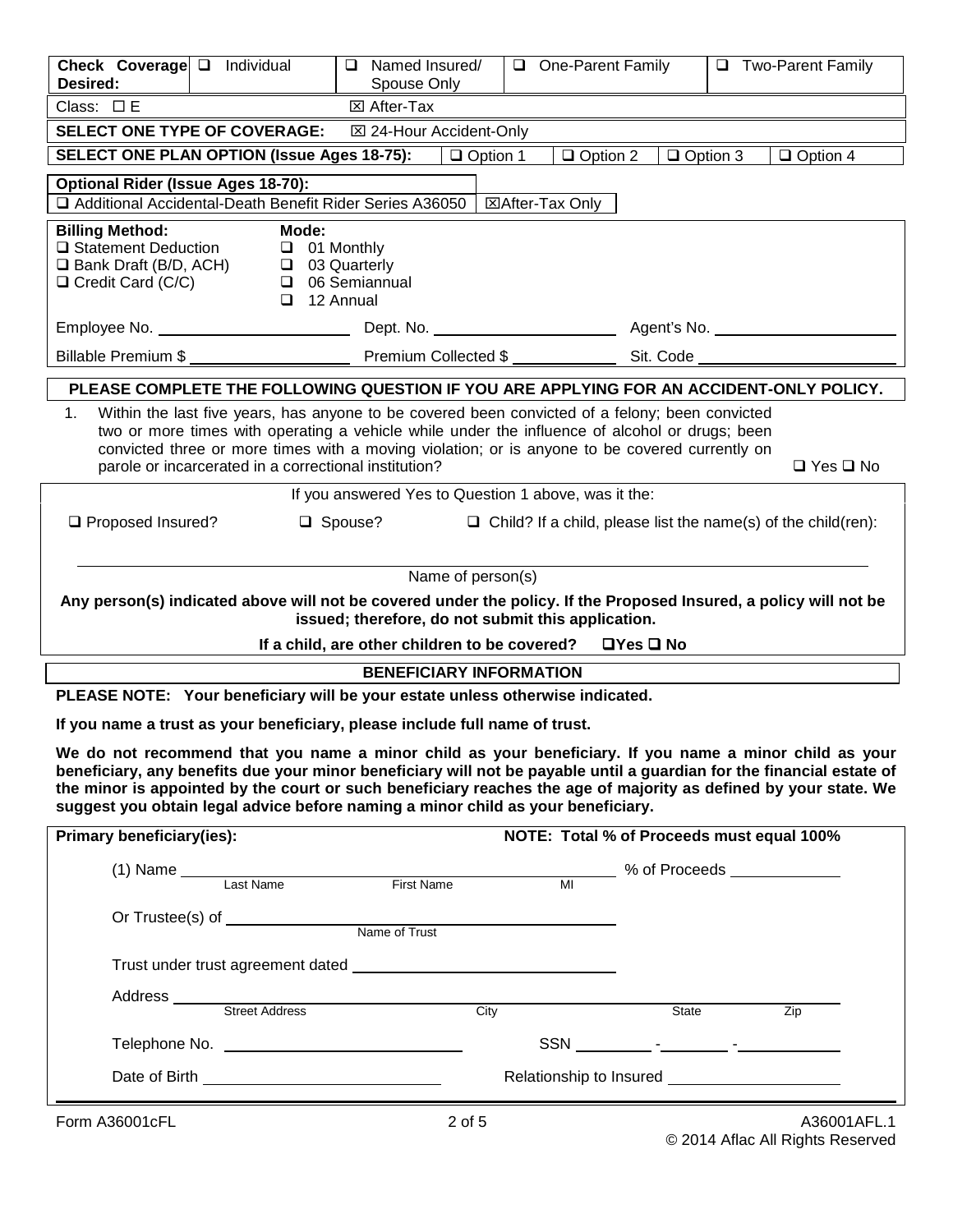|                              | (2) Name Last Name First Name                                                                                                                                                                                                                                                                                                                                                                                  |             | MI % of Proceeds ॒                        |                   |
|------------------------------|----------------------------------------------------------------------------------------------------------------------------------------------------------------------------------------------------------------------------------------------------------------------------------------------------------------------------------------------------------------------------------------------------------------|-------------|-------------------------------------------|-------------------|
|                              |                                                                                                                                                                                                                                                                                                                                                                                                                |             |                                           |                   |
|                              |                                                                                                                                                                                                                                                                                                                                                                                                                |             |                                           |                   |
|                              |                                                                                                                                                                                                                                                                                                                                                                                                                |             |                                           |                   |
|                              |                                                                                                                                                                                                                                                                                                                                                                                                                |             |                                           |                   |
|                              |                                                                                                                                                                                                                                                                                                                                                                                                                |             |                                           |                   |
|                              |                                                                                                                                                                                                                                                                                                                                                                                                                | City        | State                                     | Zip               |
|                              |                                                                                                                                                                                                                                                                                                                                                                                                                |             |                                           |                   |
|                              |                                                                                                                                                                                                                                                                                                                                                                                                                |             |                                           |                   |
| Contingent beneficiary(ies): |                                                                                                                                                                                                                                                                                                                                                                                                                |             | NOTE: Total % of Proceeds must equal 100% |                   |
|                              | $(1)$ Name $\frac{1}{\sqrt{1-\frac{1}{1-\frac{1}{1-\frac{1}{1-\frac{1}{1-\frac{1}{1-\frac{1}{1-\frac{1}{1-\frac{1}{1-\frac{1}{1-\frac{1}{1-\frac{1}{1-\frac{1}{1-\frac{1}{1-\frac{1}{1-\frac{1}{1-\frac{1}{1-\frac{1}{1-\frac{1}{1-\frac{1}{1-\frac{1}{1-\frac{1}{1-\frac{1}{1-\frac{1}{1-\frac{1}{1-\frac{1}{1-\frac{1}{1-\frac{1}{1-\frac{1}{1-\frac{1}{1-\frac{1}{1-\frac{1}{1-\frac{1}{1-\frac{1}{1-\frac$ |             |                                           |                   |
|                              |                                                                                                                                                                                                                                                                                                                                                                                                                |             |                                           |                   |
|                              |                                                                                                                                                                                                                                                                                                                                                                                                                |             |                                           |                   |
|                              |                                                                                                                                                                                                                                                                                                                                                                                                                |             |                                           |                   |
|                              |                                                                                                                                                                                                                                                                                                                                                                                                                |             |                                           |                   |
|                              |                                                                                                                                                                                                                                                                                                                                                                                                                |             |                                           |                   |
|                              | Address <u>Street Address</u>                                                                                                                                                                                                                                                                                                                                                                                  | City        | State                                     | Zip               |
|                              |                                                                                                                                                                                                                                                                                                                                                                                                                |             |                                           |                   |
|                              | Date of Birth <b>National Contract of Birth</b>                                                                                                                                                                                                                                                                                                                                                                |             |                                           |                   |
|                              |                                                                                                                                                                                                                                                                                                                                                                                                                |             |                                           |                   |
|                              | (2) Name Last Name First Name MI % of Proceeds Last Name                                                                                                                                                                                                                                                                                                                                                       |             |                                           |                   |
|                              |                                                                                                                                                                                                                                                                                                                                                                                                                |             |                                           |                   |
|                              |                                                                                                                                                                                                                                                                                                                                                                                                                |             |                                           |                   |
|                              |                                                                                                                                                                                                                                                                                                                                                                                                                |             |                                           |                   |
|                              | Address<br>Street Address                                                                                                                                                                                                                                                                                                                                                                                      |             |                                           |                   |
|                              |                                                                                                                                                                                                                                                                                                                                                                                                                | <b>City</b> | State                                     | $\overline{Z}$ ip |
|                              |                                                                                                                                                                                                                                                                                                                                                                                                                |             |                                           |                   |
|                              |                                                                                                                                                                                                                                                                                                                                                                                                                |             |                                           |                   |

#### **APPLICANT'S STATEMENTS AND AGREEMENTS:**

- I understand that the Effective Date of the policy and/or rider(s) will be the date recorded in the Policy Schedule by Aflac Worldwide Headquarters. It is not the date I signed this application.
- I understand that the policy I am applying for will not cover any person who has reached his or her 76th birthday before the Effective Date of coverage. If I am applying for an optional rider, I understand that the rider I am applying for will not cover any person who has reached his or her 71st birthday before the Effective Date of coverage.
- If applicable, I understand that Dependent Children, if any, must be under age 26 as of the Effective Date of coverage. Once covered, Dependent Children will continue to be covered until their 26th birthday. When coverage on all Dependent Children terminates, you must notify Aflac, in writing, and elect whether to continue the coverage on an Individual or Named Insured/Spouse Only basis. After such notice, Aflac will arrange for the payment of the appropriate premium due, including returning any unearned premium.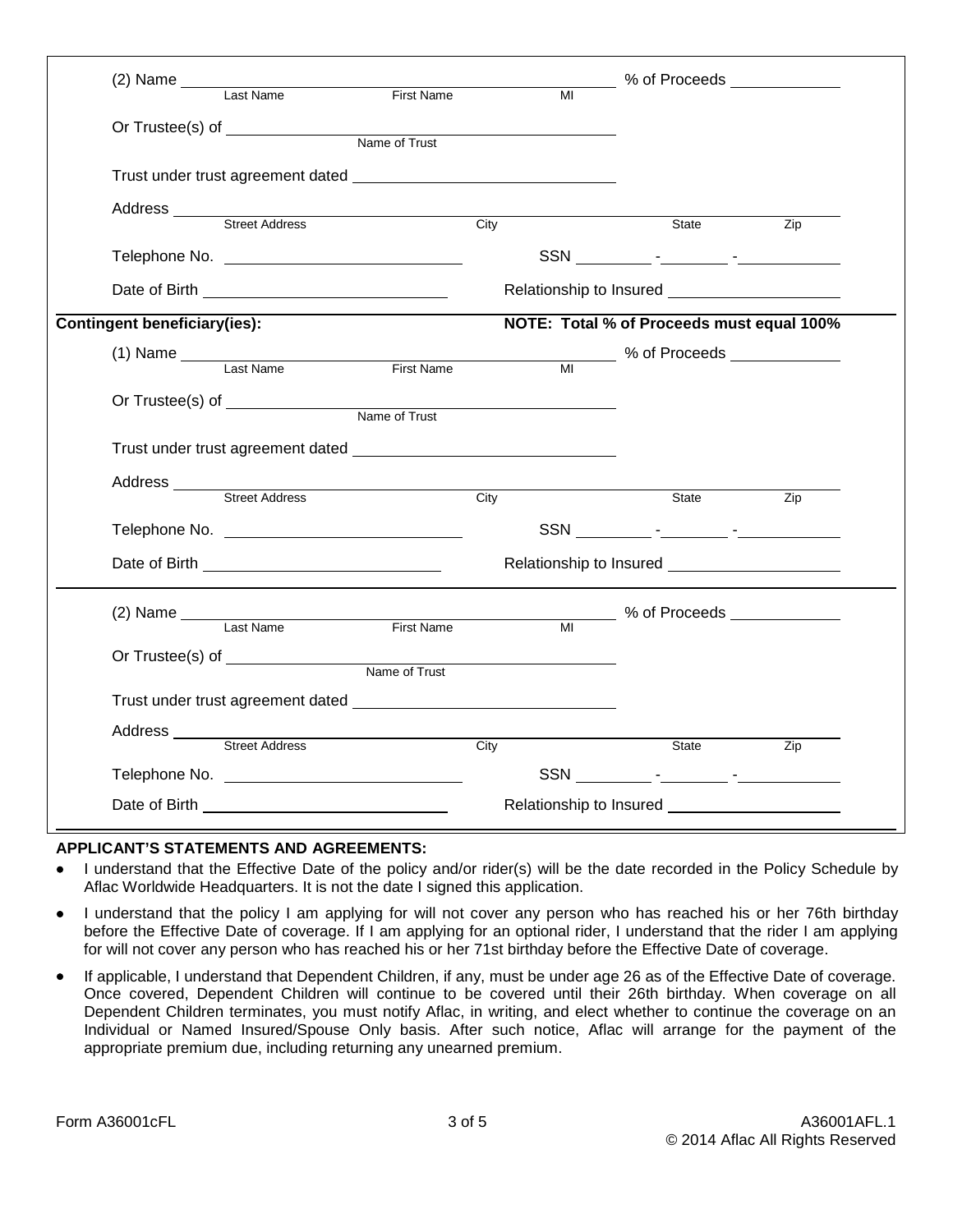- I acknowledge receipt of, if applicable:
	-
	-
	- Replacement Notice *Guide to Health Insurance for People With Medicare*
		- $\Box$  Electronic Delivery Notice
- I understand that (1) the policy, together with the applications, endorsements, benefit agreements, riders, and attached papers, if any, constitutes the entire contract of insurance, and (2) no change to the policy will be valid until approved by Aflac's president and secretary, and noted in or attached to the policy.
- I understand that (1) Aflac is not bound by any statement made by me, or any agent of Aflac, unless written herein and (2) the agent cannot change the provisions of the policy or waive any of its provisions either orally or in writing.
- I understand that the purchase of the policy and/or rider(s) is intended to supplement my existing comprehensive health care coverage. It is not intended to replace or be issued in lieu of that coverage.
- I understand that the premium amount listed on this application represents the premium amount that my employer will remit to Aflac on my behalf. I further understand that this amount, because of my employer's billing/payroll practices, may differ from the amount being deducted from my paycheck or the premium amount quoted to me on an online enrollment system, if applicable.
- If I am applying to replace existing Aflac coverage with this policy, I acknowledge that the policies and/or rider(s) may have different benefits and that I should compare them to determine which is best for me. I understand and agree that I am terminating my current Aflac policy and/or rider(s) and its/their benefits for the benefits provided in this Aflac policy.

#### **Proposed Insured's Initials**

• I acknowledge that I was offered the optional rider(s), and I have personally determined which, if any, are best for me.

#### **Proposed Insured's Initials**

• I have read, or had read to me, the statements and answers I have provided on this application. I understand that the policy and/or rider(s) are to be issued based upon these statements and answers, and any other pertinent information Aflac may require for proper underwriting. The answers are complete and true to the best of my knowledge and belief. I understand that all statements made in this application are deemed representations and not warranties, but that material misrepresentations herein may result in loss of coverage under the policy and/or rider(s).

I prefer to receive an electronic copy of my policy instead of a paper copy.  $\Box$  Yes  $\Box$  No If yes, please enter your email address on Page 1.

The policy provides limited benefits. Review your policy carefully.

**Any person who knowingly and with intent to injure, defraud or deceive any insurer, files a statement of claim or an application containing any false, incomplete or misleading information, is guilty of a felony of the third degree.**

Signed and Dated at on

City and State Date

Proposed Insured's Signature

**MAKE CHECK OR MONEY ORDER PAYABLE TO AFLAC. FOR INFORMATION, CALL TOLL-FREE 1.800.99.AFLAC (1.800.992.3522). VISIT OUR WEBSITE AT AFLAC.COM.**